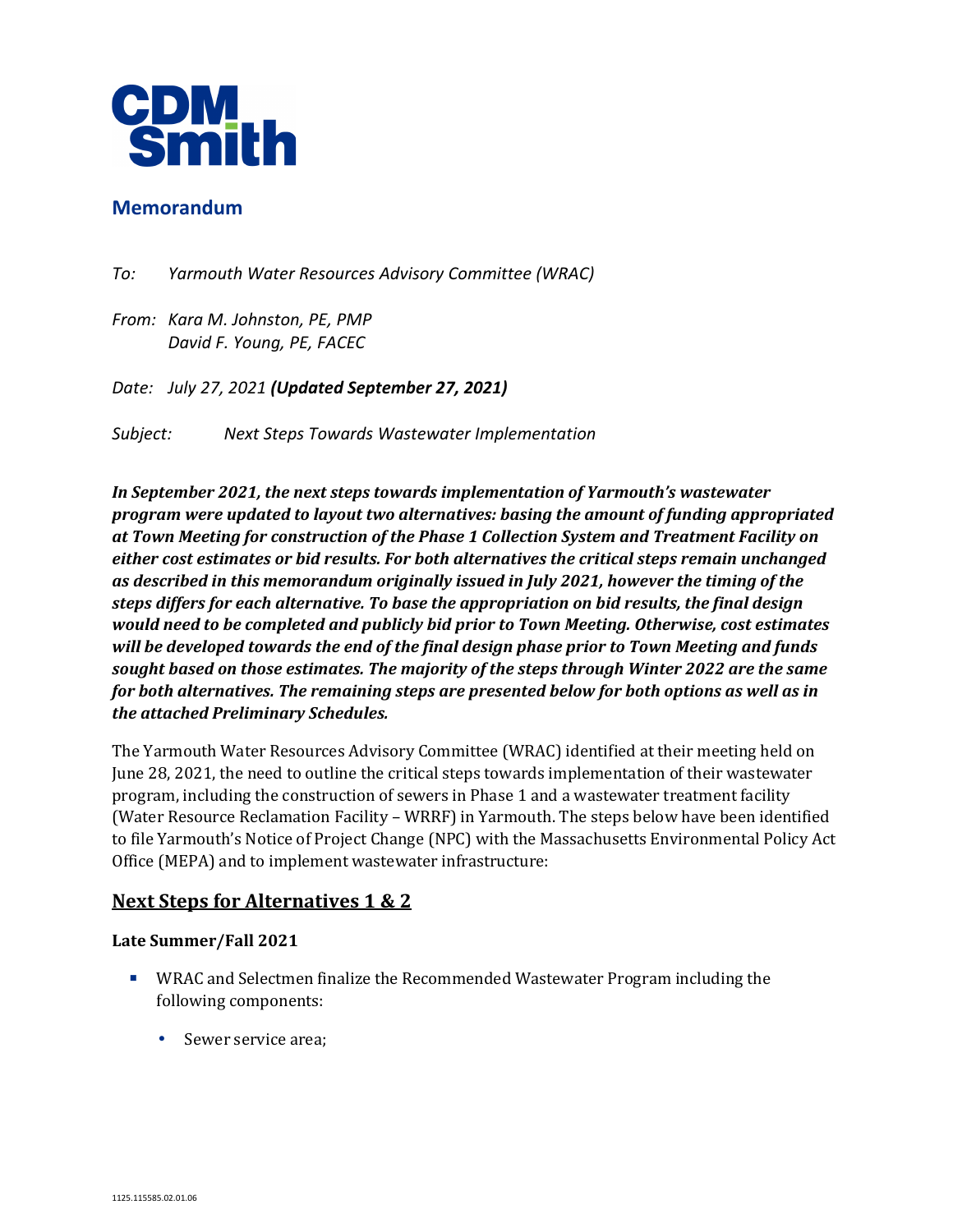> o *Evaluate the need to include the residential area south of Buck Island recharge site that MassDEP had previously requested to offset nitrogen load from effluent recharge at Buck Island Road site.*

- Determine initial size (flow capacity) of the WRRF;
	- o *Sum of first three phases at buildout is 1.8 MGD*
- Determine whether Yarmouth Septage Treatment Plant (STP) will remain in operation versus septage treatment at the new WRRF during initial phases of operation; and
- Determine if reclaimed water will remain in use;
- Continue to refinel proposed cost recovery plan.
- Finalize sections of the NPC, which includes updated sections from the previously approved Comprehensive Wastewater Management Plan (CWMP), including:
	- Evaluation of Estuaries and Embayments, including an updated summary of the Bass River Watershed that was not previously included in the Yarmouth NPC-CWMP
	- Updated collection, treatment, and effluent recharge evaluations
	- Updated Recommended Program and Alternatives (flows, cost recovery, etc.)
- Contact MEPA and Cape Cod Commission (CCC) prior to submission of CWMP to review methodology of submission.
- Obtain Board of Selectmen approval of NPC and submit NPC to MEPA for their review along with other required state and local entities. [40-day review period anticipated, including public comment period]
- Once MEPA issues certificate of compliance, CCC will complete 208 Consistency Review. [40 day review period anticipated]
- Continue to coordinate Yarmouth implementation schedule with Massachusetts Department of Transportation (MassDOT) schedules for Route 28 West of Parkers River and for Route 28/North Main Street/Old Main Street Intersection projects.
- Develop public outreach program for fall Special Town Meeting articles. Potential articles could include:
	- Design and bidding funds for the Yarmouth WRRF at Buck Island Road site;
- **Begin design of Yarmouth WRRF and Phase 1 (Town and MassDOT) sewer area.**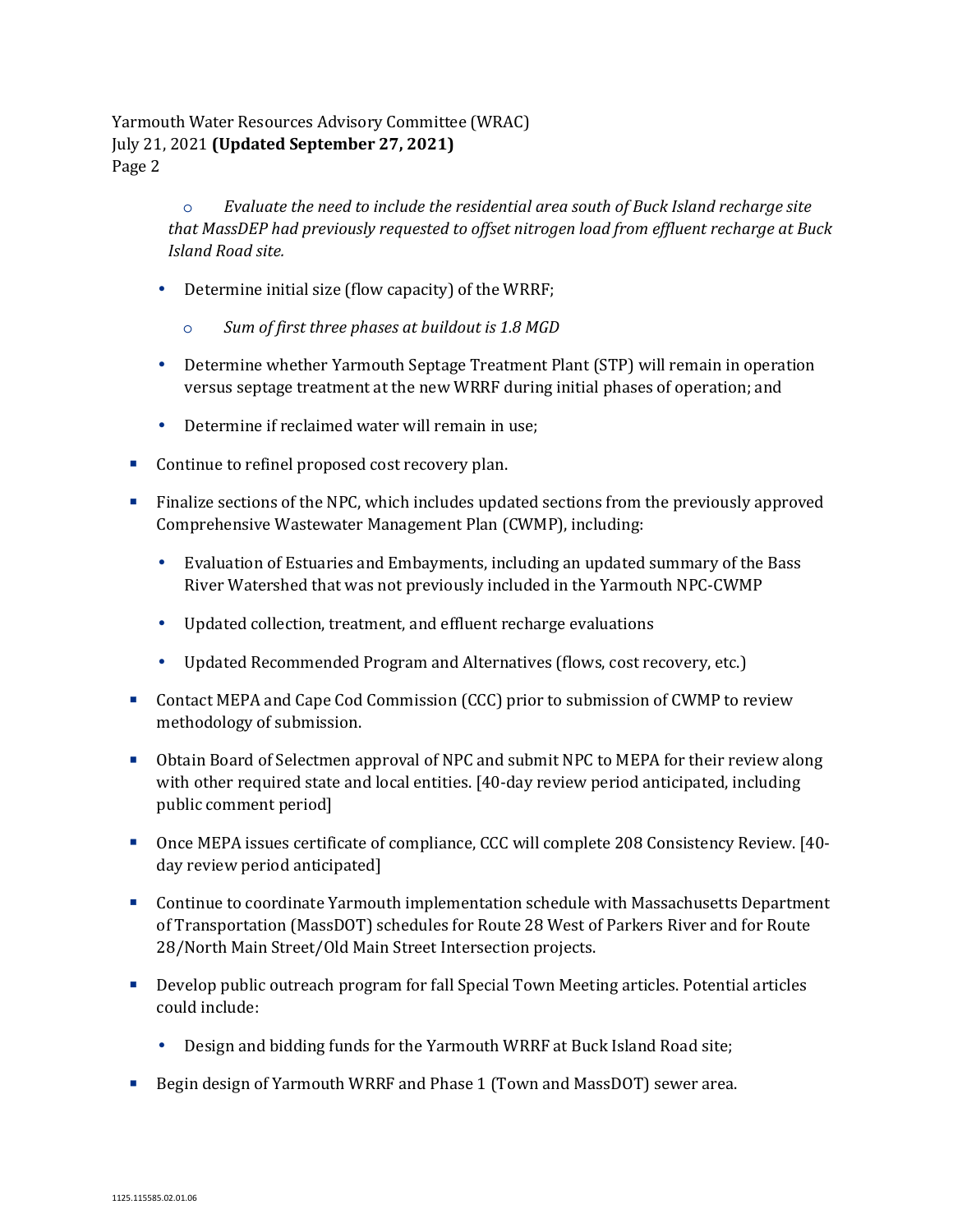### **Winter 2021/2022**

- **Draft the Land Use Controls for review by MassDEP prior to need for Project Evaluation** Forms in August 2022
- Watershed Permits
	- Begin discussions with Barnstable representatives on the Lewis Bay Watershed Permit. An Intermunicipal Agreement (IMA) may be developed first to define operating parameters for discussions.
	- Begin similar discussions with Dennis on the Bass River Watershed Permit.
	- Parkers River Watershed Permit (Yarmouth only)
- File Groundwater Discharge Permit for Buck Island Road site after NPC is approved and town funds the WRRF design so that the nitrogen permit limits are finalized, and capacity is agreed upon for recharge at that site.
- Fertilizer Education Program: develop a fertilizer education program in order to qualify for the 25 percent fertilizer nitrogen reduction credit. It is envisioned that this program would include developing a brochure for distribution to homeowners, notices and educational links posted on the town website, potential cable programs on correct fertilizer use by local agriculture retailers and discussions with local garden clubs, etc.

# **Remaining Steps for Alternative 1 (Cost Estimates Brought to Town Meeting)**

### **May 2022**

- Yarmouth share of construction funds for Route 28 West pipelines to be included in MassDOT project; **(Alternative 1 only)**
- Confirm Route 28/North Main Street/Old Main Street design and construction funds are available for Yarmouth share of MassDOT project. **(Alternative 1 only)**

### **August 2022**

File Project Evaluation Form (PEF) for construction funding for Phase 1 Project through MassDEP State Revolving Fund (SRF) Zero-Percent Loan Program (typically around August  $15<sup>th</sup>$ 

### **January 2023**

**MassDEP** issues Intended Use Plans for SRF Program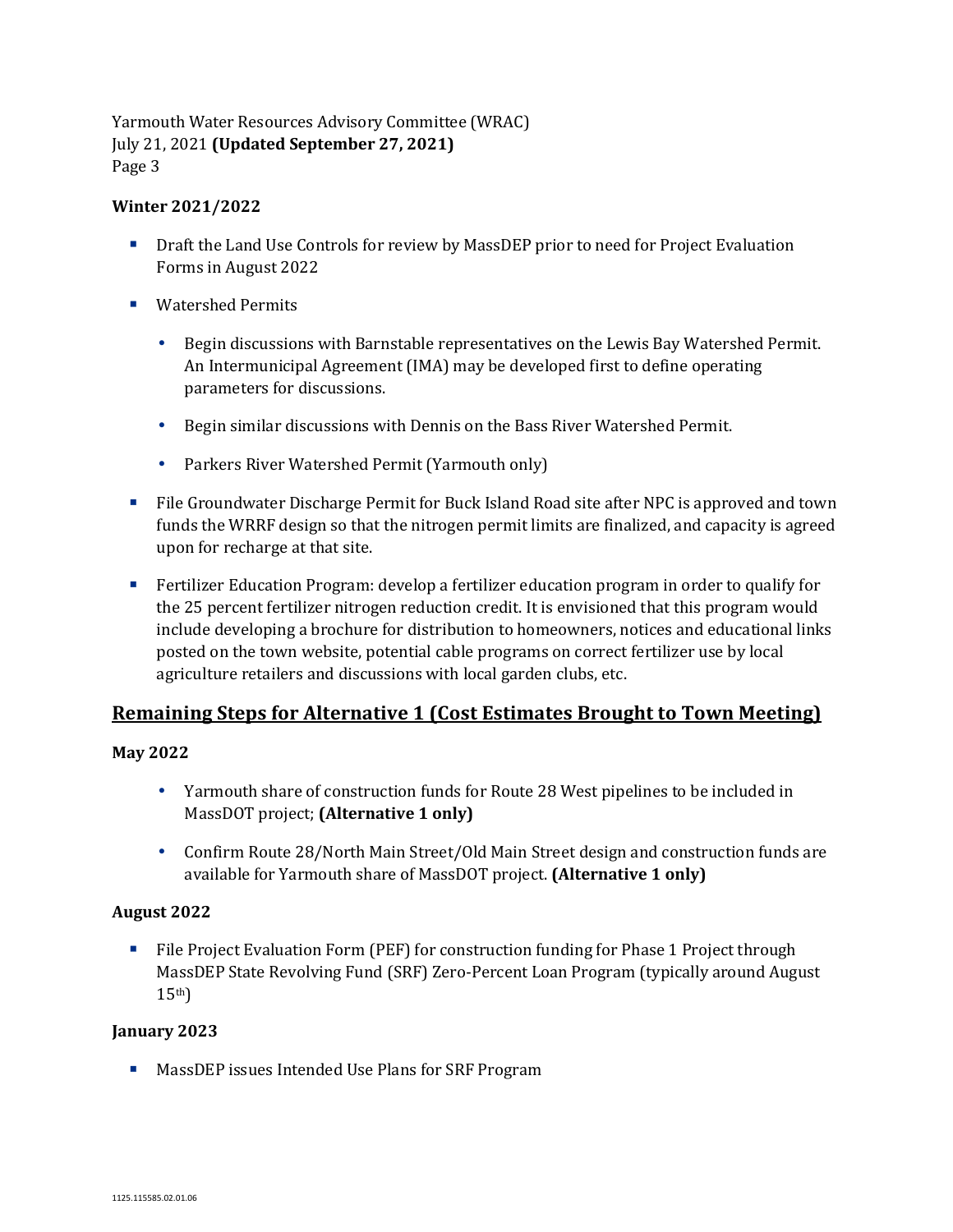### **May 2023**

- At Spring Town Meeting, present article for construction funding of Phase 1 sewer program.
- At Spring Town Meeting, present article for construction funding for Yarmouth WRRF at Buck Island Road site.

### **July 2023**

File SRF Application with MassDEP for Clean Water SRF Zero Percent Loan

### **Fall 2023/Winter 2024**

Bid Phase 1 Collection System and WRRF.

### **April 2024**

■ Begin construction of Phase 1 Collection System and WRRF.

# **Remaining Steps for Alternative 2 (Bid Results Brought to Town Meeting)**

### **May 2023**

- At Spring Town Meeting, present the following articles:
	- Yarmouth share of construction funds for Route 28 West pipelines to be included in MassDOT project;
	- Confirm Route 28/North Main Street/Old Main Street design and construction funds are available for Yarmouth share of MassDOT project.
	- Construction funding for MassDOT portions of Phase 1 sewer program.

### **August 2023**

File Project Evaluation Form (PEF) for construction funding for Phase 1 Town Collection System and WRRF Project through MassDEP State Revolving Fund (SRF) Zero-Percent Loan Program (typically around August 15th)

### **January 2024**

- **MassDEP** issues Intended Use Plans for SRF Program
- File SRF Application with MassDEP for Clean Water SRF Zero Percent Loan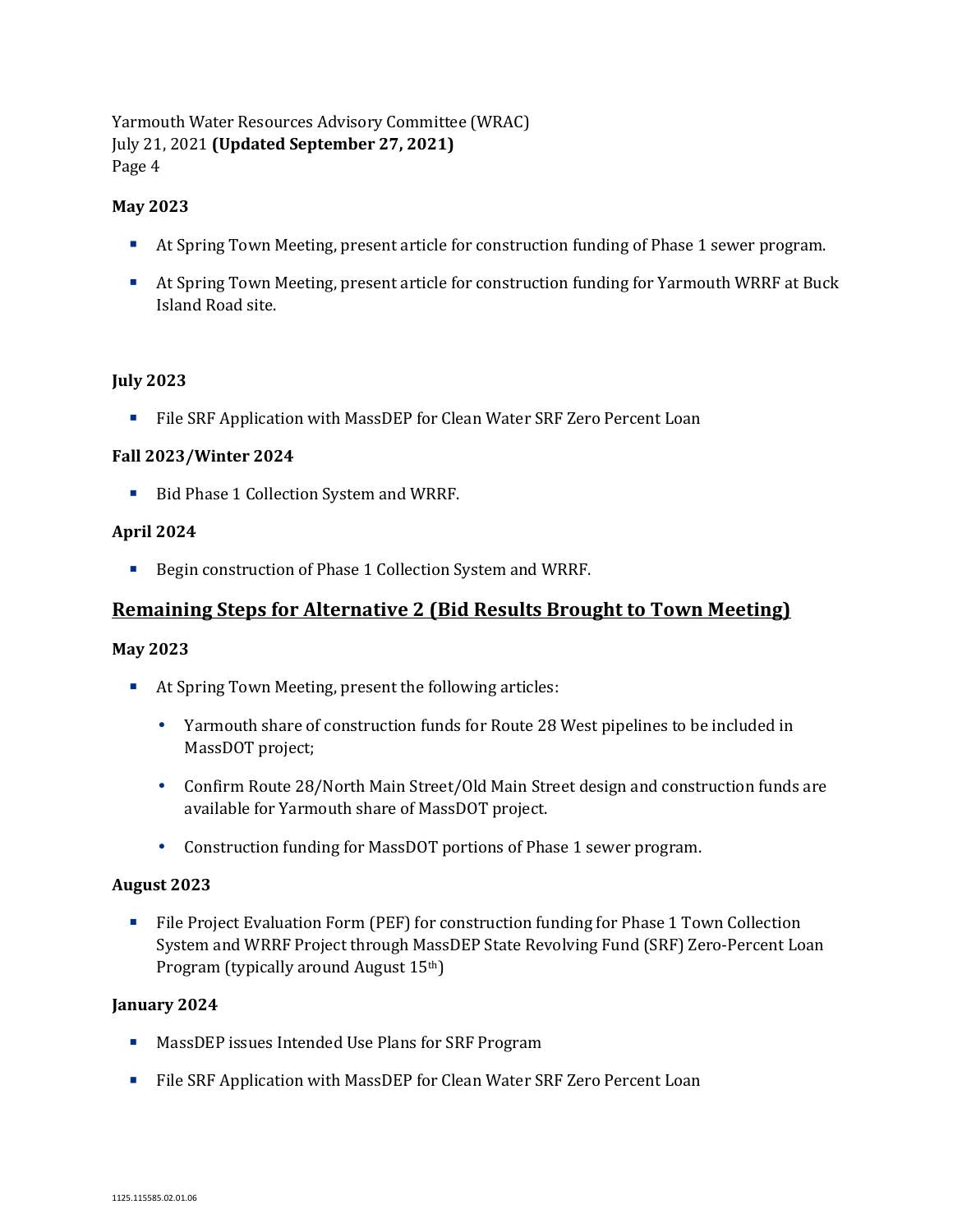### **Spring 2024**

■ Bid Phase 1 Town Collection System and WRRF.

#### **May 2024**

 At Spring Town Meeting, present article for construction funding of Yarmouth Collection System and WRRF at Buck Island Road site.

#### **August 2024**

■ Begin construction of Phase 1 Collection System and WRRF.

See attached Preliminary Schedules for the above Next Steps.